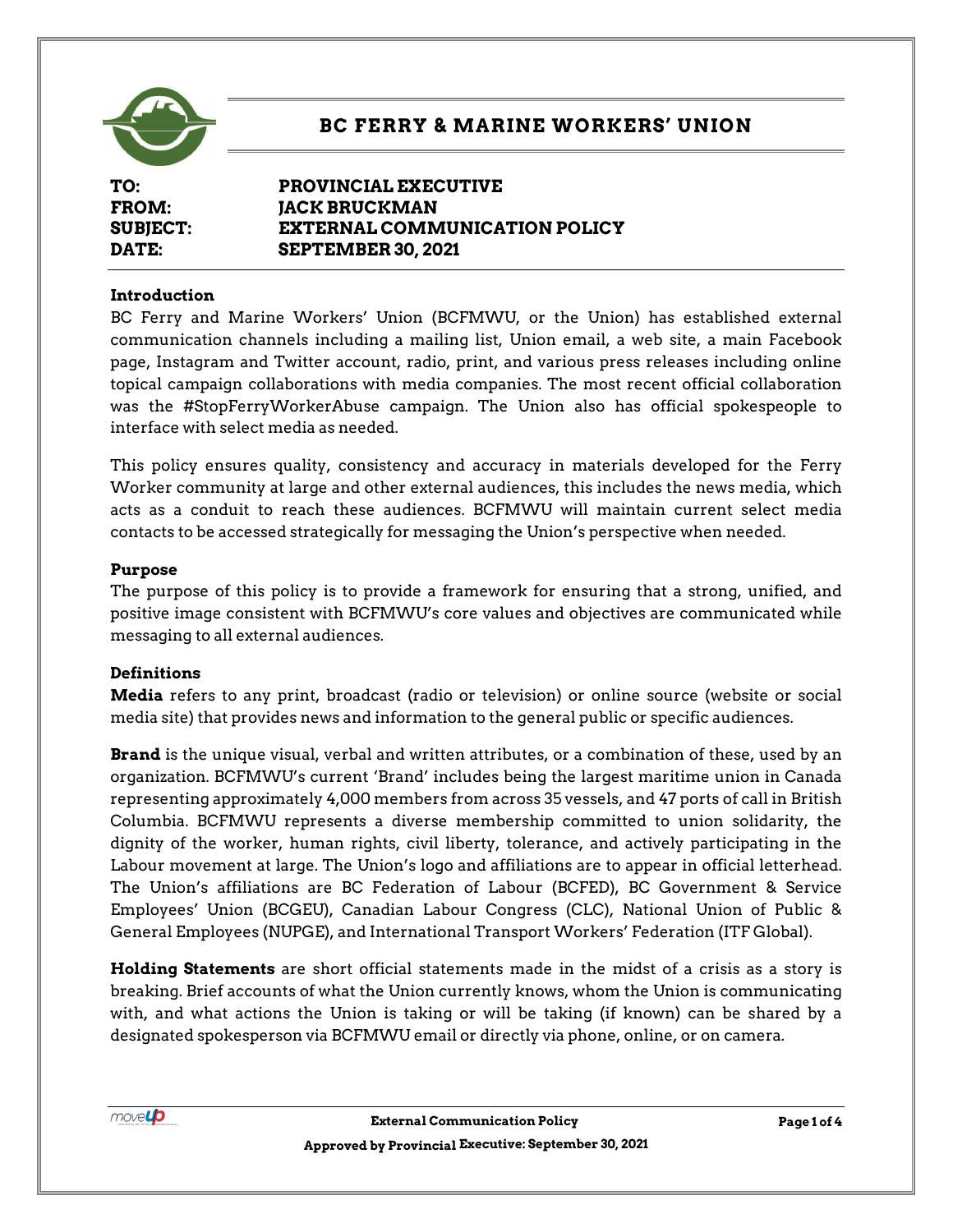## **Canada's Anti-Spam Legislation (CASL)**

CASL, is Federal legislation, prevents the receipt of unwanted commercial electronic communication such as promotional emails, text messages, images or sounds. The Union's mailing list is an opt-in subscription based mailing list and only Union relevant emails are sent to this list. BCFMWU will never rent or sell any contact information to a third party.

## **Target Audiences**

The particular group of people identified as the intended recipient of the information sent via the Union's communication channels include current and retired BCFMWU members, the Employer, the general public, the press, affiliates, public figures, legislative leaders, and more. Depending on who the audience is will determine the tone and style of the message. For example, press releases will have formal letterhead and formal contact information while social media postings may have hashtags and a more informal tone depending upon the message.

## **Policy Statements**

All external communications are to be guided by BCFMWU's values and brand. The Executive Director is the final staff sign-off and proofer for external messaging after Admin has first proofed. The Admin Coordinator must sign off before the external communications goes to the Executive Director. From the Executive Director a draft goes to the Provincial President for proofing especially if it includes a quote from the President. Once the Provincial President has signed off, then the external communications should go back to the Executive Director and messaging is made public.

The Provincial President or designate can instigate external messaging but before messaging is publicly shared, it should be signed off on for consistency, proofing, and branding by the Executive Director.

The goal is to maintain the quality and consistency of all written and visual materials used to communicate the Union brand with target audiences. The Union's reputation and credibility is key.

The Provincial President, Executive Director, or designate provides the media with accurate information about news and events related to BCFMWU in a timely manner. It is the Executive Director's responsibility to maintain positive relationships with the media. The Provincial President may designate a spokesperson but talking points and holding statements must be approved beforehand by the Executive Director and/or Provincial President if time is of the essence. Official statements should not be rushed unless there is a deadline given or it is a crisis type situation.

All external communication emails sent on behalf of the Union must comply with Union policies, include basic email etiquette, and *not* include any personal or confidential information related to the Union. Appropriate contact information is not considered personal information.

## **Crisis Management**

If a critical issue erupts that demands a response to the public and/or media in an extremely tight deadline or turnaround, then the Executive Director and Provincial President will create a holding statements ASAP.